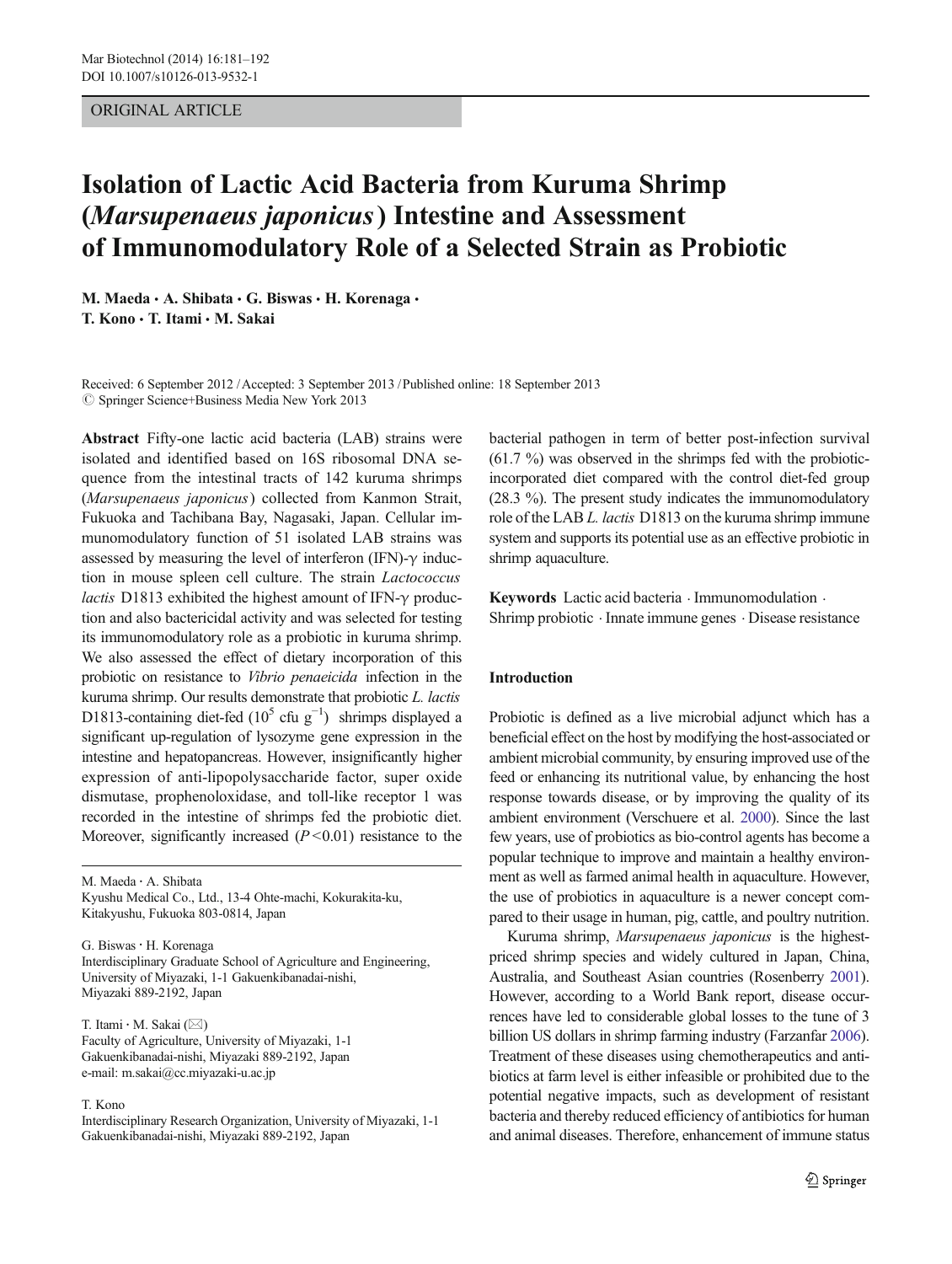in farmed animals and control of disease agents using biological means have become a useful, eco-friendly, and hazard-free option in aquaculture.

Shrimps like other exothermic and endothermic animals contain numerous beneficial gut microbes (Moss et al. [2000](#page-10-0); Oxley et al. [2002\)](#page-10-0) that are generally less diverse than those of mammals and birds (Liu et al. [2010\)](#page-10-0). Among these, lactic acid bacteria (LAB), the Gram-positive, non-sporulating, and catalase-negative rods or cocci (Vijayabaskar and Somasundaram [2008\)](#page-11-0) constitute a major group. They play a beneficial role in the host gut environment by producing antibacterial substances such as lactic acid, acetic acid, hydrogen peroxide, and bacteriocin that suppress growth of competing bacteria (Ouwehand and Vesterlund [2004](#page-10-0)). Therefore, they may confer health benefits on the host when administered in an adequate amount from external sources. In the last two decades, application of LAB and their metabolic products as potential probiotics has been tested to improve growth and survival of shrimps (Ajitha et al. [2004](#page-9-0); Castex et al. [2008](#page-10-0); Chiu et al. [2007](#page-10-0); Kongnum and Hongpattarakere [2012](#page-10-0); Peraza-Gómez et al. [2009](#page-11-0); Vieira et al. [2007](#page-11-0)). LAB are also well known for their role in improvement of immune status and disease resistance in higher animals (Kimoto et al. [2004](#page-10-0); Kimura et al. [2006;](#page-10-0) Shida et al. [2002](#page-11-0); Takeda et al. [2011](#page-11-0)), fish (Lara-Flores et al. [2003](#page-10-0); Panigrahi et al. [2007](#page-10-0), [2011;](#page-11-0) Salinas et al. [2008\)](#page-11-0), and shrimp (Castex et al. [2009;](#page-10-0) Leyva-Madrigal et al. [2011;](#page-10-0) Peraza-Gómez et al. [2009;](#page-11-0) Uma et al. [1999](#page-11-0)). Most of the LAB used in different probiotic feeding experiments are either from higher animals or allochthonous sources, except a strain isolated from digestive tracts of cultivated and wild shrimps (Kongnum and Hongpattarakere [2012](#page-10-0)). As a result, these non-shrimp probiotic strains are unable to survive or remain viable at high cell density by overcoming the antagonistic effects in the gut environment during the active growth phase of shrimp. Hence, isolation of putative probiotics from shrimp and use in the same animal would be an appropriate approach because these strains have already adhered to the gut wall and, thus, are well-adapted to compete with pathogens for nutrients (Ghosh et al. [2007\)](#page-10-0). However, immunostimulatory or protective effects conferred by LAB administration in terms of molecular immune functions in shrimp have been barely investigated. One exception is a report by Chiu et al. [\(2007\)](#page-10-0), which demonstrated higher expressions of prophenoloxidase (proPO) and peroxinectin genes in Litopenaeus vannamei fed diets containing Lactobacillus plantarum isolated from non-shrimp sources. There is no information on the isolation of LAB from kuruma shrimp intestine and testing their efficacy as probiotics for immunomodulation and expression of innate immunerelated genes. Therefore, in this study, we isolated 51 LAB strains from wild kuruma shrimp intestines, selected a strain based on its higher immunomodulatory function in mouse spleen cells, and then investigated its efficacy as a probiotic supplement in induction of immune-related genes, such as

crustin, anti-lipopolysaccharide factor (ALF), lysozyme, superoxide dismutase (SOD), proPO and toll-like receptor (TLR)1, and TLR2 in the intestine and hepatopancreas. The intestine and hepatopancreas are important organs to have immune functions in shrimp (Fall et al. [2010;](#page-10-0) Pan et al. [2005](#page-10-0)). Additionally, we assessed resistance to Vibrio penaeicida infection in the LAB-fed kuruma shrimps to confirm functionality of the elevated innate immune system.

# Materials and Methods

#### Collection of Shrimps

Kuruma shrimps were collected from Kanmon Strait, Fukuoka and Tachibana Bay, Nagasaki, Japan and transported to the laboratory in live condition. A total of 142 wild shrimps were sampled, and they were healthy with an average body weight of  $41.5 \pm 11.8$  g. Shrimps were firstly acclimatized in an aerated seawater tank at 28 °C under a natural photoperiod and then sacrificed and dissected in the same day. The health status of shrimps was checked by culturing hemolymph and hepatopancreas smears on Marine Agar 2216E (Difco, Detroit, MI, USA) plates for presence of any bacterial pathogens. The results showed existence of no pathogenic bacteria in shrimps.

#### Isolation, Culture, and Storage of Bacteria

Shrimp body surfaces were washed and disinfected with 70 % ethanol, and then the entire intestinal tract was dissected out. Each whole gut sample was then excised separately with sterile forceps and scissors and homogenized in sterilized seawater. This homogenate was used as inoculum for bacterial culture. LAB were isolated using Man, Rogosa, and Sharpe (MRS) agar (Becton Dickinson and Company, NJ, USA) and glucose yeast extract peptone (GYP) agar (1.0 % glucose, 1.0 % yeast extract, 0.5 % peptone, 0.2 % Na acetate, 0.2 % fish extract, 0.05 % Tween 80). All media contained 0.5 % calcium carbonate. Homogenates were serially diluted ( $10^{-1}$  to  $10^{-8}$ ) with sterilized seawater, and 100 μL of diluted homogenate was spread on agar plates. All of the above steps were performed in a laminar flow hood. Inoculated plates were incubated under aerobic and anaerobic conditions at 27 °C for 5 days. After incubation, colonies were purified by streak-plating on new plates of the same agar. Purified strains were suspended into 10 % glycerol solution in sterilized tubes and stored at −80 °C.

## Identification of LAB

For preliminary identification, all isolates obtained from MRS and GYP were Gram-stained and tested for catalase activity. The isolates which exhibited as Gram-positive with catalasenegative were selected and identified based on API test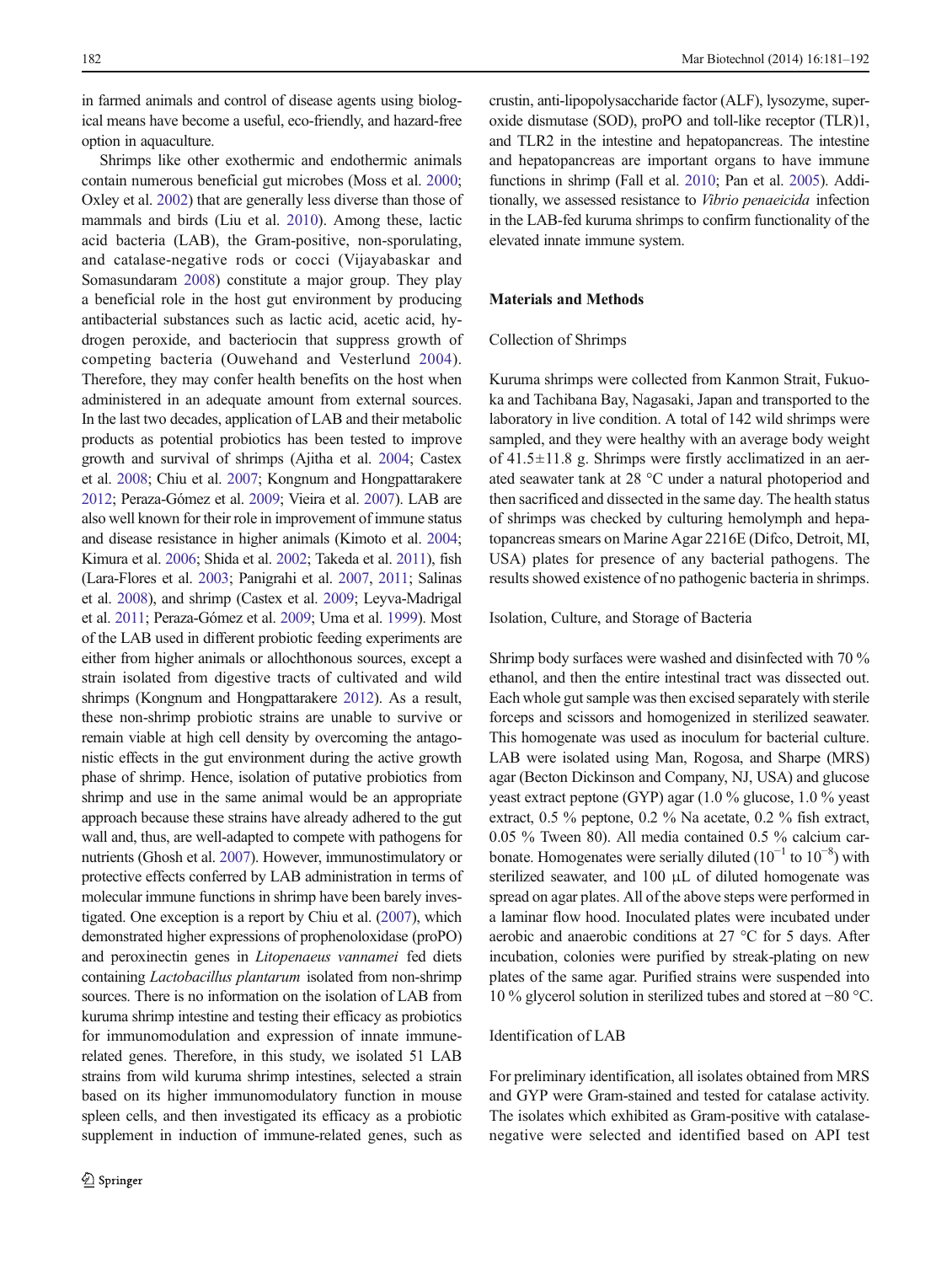(bioMérieux, l'Etoile, France) and the 500 base pair (bp) sequences from the 5′-end of 16S ribosomal DNA (16S rDNA). Total DNA was extracted from a colony using a Instagene Matrix (Bio-Rad, Hercules, CA, USA) according to the manufacturer's instructions, and 16S rDNA was amplified by polymerase chain reaction (PCR) in a thermal cycler (Takara Bio Inc., Shiga, Japan). Amplified and purified 16S rDNA was sequenced using a CEQ8800 Automated Sequencer (Beckman Coulter, Inc., CA, USA), and the homology of sequences generated was compared using the BLAST and FASTA programs.

Bacterial Strains and Culture of Mouse Spleen Cells for Interferon-γ Production

A total of 51 LAB strains were isolated and identified and were cultured at 27 °C for 6 days in MRS broth. They were harvested by centrifugation at  $13,000 \times g$  for 10 min, washed with sterilized distilled water, and heated at 70 °C for 15 min. Then the heat-killed LAB were lyophilized. The lyophilized powder was suspended in sterilized saline for treatment of mouse spleen cells. Spleen cells were isolated as a single cell suspension from the spleen of BALB/c female mice. After depletion of erythrocytes, the cells were adjusted to  $5\times10^6$  cell well<sup>-1</sup> in a 96-well culture plate (Asahi Glass Co., Ltd, Tokyo, Japan) containing 190 μL RPMI-1640 medium (Life Technologies, CA, USA) supplemented with 5 % heat-inactivated fetal bovine serum (FBS; CAMBREX, NJ, USA) and a 1 % solution of 10,000 μg mL<sup>-1</sup> streptomycin plus 10,000 U mL<sup>-1</sup> penicillin (Life Technologies). The cells were treated with the heatkilled bacterial strains at a concentration of 10  $\mu$ g mL<sup>-1</sup>. Physiological saline and 4  $\mu$ g mL<sup>-1</sup> ConcanavalinA (ConA; Sigma, USA) were added to separate wells designated as negative and positive control, respectively. All treated and control wells were replicated thrice. The culture plates were incubated at 37 °C in 5 %  $CO<sub>2</sub>$  incubator. Supernatants were collected at day 3 for measuring the level of interferon (IFN)- $\gamma$  production. As there is no established method for detection of cellular immune function using shrimp cell culture (cell lines) system, we used mouse spleen cell culture to screen 51 LAB strains following an easy and rapid standard method. Our objective was mainly to evaluate the immunomodulatory function of these strains and select the strain causing higher immunomodulation.

### Quantification of IFN-γ Using ELISA Method

At day 3, the splenic cell culture was centrifuged and supernatants were isolated. The level of IFN- $\gamma$  in the supernatants was determined using Mouse IFN-γ ELISA Set (BD Biosciences, San Jose, CA, USA) according to the manufacturer's protocol.

Selection of LAB Strain that Induced Higher IFN-γ Production and Testing Its Antibacterial Activity

From the cell culture treated with different heat-killed LAB, Lactococcus lactis strain D1813 which induced higher level of IFN-γ production was selected for further experimentation. Strain D1813 cell-free culture supernatants were isolated from the culture in brain heart infusion (BHI; Becton Dickinson and Company) agar broth containing 1 % NaCl by filtration (0.22 μm). V. penaeicida (NBRC15640) was used as a tested bacterium to assess the bactericidal property of LAB D1813. V. penaeicida was cultured in BHI agar broth containing 1 % NaCl at 27 °C for 18 h, and finally, bacterial cell turbidity was adjusted to optical density (OD) 0.1 at 600 nm (0.1  $OD<sub>600</sub>$ ). Antibacterial activity of the D1813 cell-free culture supernatants was determined using a 96-well micro-titer plate according to Khouiti and Simon [\(1997](#page-10-0)) with slight modifications. Each well was filled with 100 μL of D1813 cell-free culture supernatants and 100 μL of 0.1 OD<sub>600</sub> V. penaeicida. Wells filled with 100 μL of 0.1 OD<sub>600</sub> V. penaeicida and 100 μL of culture medium served as control. The plates were then incubated at 27 °C for 24 h, and the turbidity of cell suspension was measured spectrophotometrically (600 nm) at 1-h intervals.

Expression Analysis of Immune-Related Genes in Shrimps Fed with LAB Strain

Healthy kuruma shrimps (mean body weight,  $4.7\pm0.3$  g) were obtained from Asahi Suisan, Yamaguchi, Japan. Shrimps were firstly acclimatized in an aerated seawater tank at room temperature and fed with a commercial diet (Nihon Formula Feed Manufacturing, Kanagawa, Japan) once a day for an week under a dark enclosure prior to their use in the experiment. Lactococcus lactis D1813 strain cultivated in MRS broth was harvested by centrifugation and washed twice with distilled water, and the freeze-dried bacterial cell was mixed to the commercial diet at two concentrations, viz.  $10^5$  and  $10^7$  cfu g<sup>-1</sup> feed by spraying. This bacterium-incorporated feed was then stored at 4 °C for use within 3 days. The same commercial feed served as control diet. For the feeding experiment, shrimps were divided into three groups  $(n=80)$ , viz. two treatments and a control group. Shrimps of the treatment groups were fed with the two diets supplemented with the selected LAB at  $10^5$  and  $10^7$  cfu g<sup>-1</sup> feed, respectively, whereas control group shrimps were fed with the unmixed diet once a day at 3–5 % body weight for 7 days. Shrimps were maintained in a seawater flow-through system at  $28\pm1$  °C under the dark enclosure.

At the end of 7-day feeding trial, the intestine and hepatopancreas were dissected out from the kuruma shrimps  $(n=5)$ fed with LAB-supplemented and non-supplemented diets at 3 and 6 days post-feeding. Total RNA was extracted from the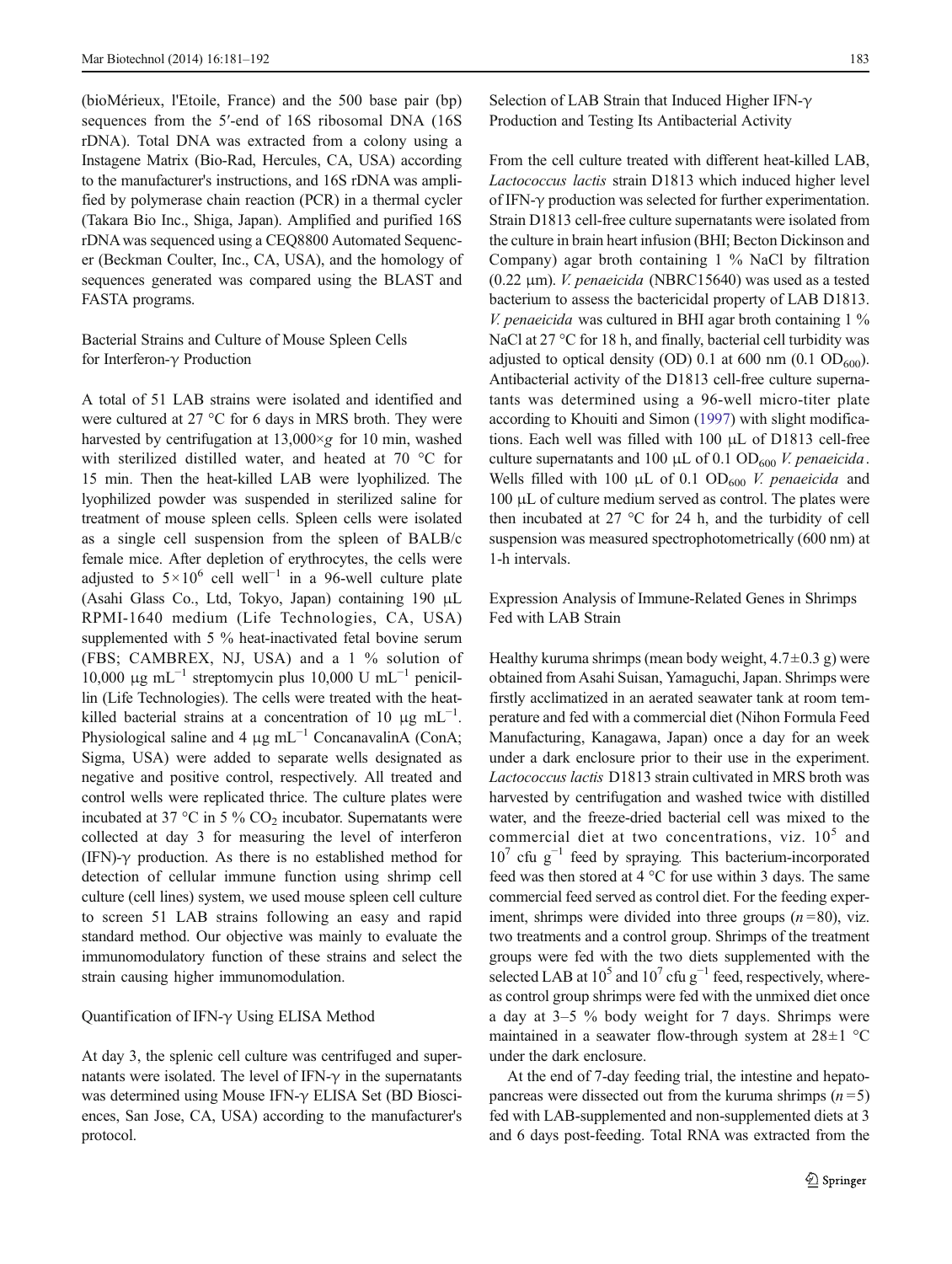intestine and hepatopancreas using RNeasy Mini Kit (QIAGEN, Venlo, Netherlands) as per the manufacturer's instructions. To avoid the presence of DNA, RNA samples were treated with recombinant DNase (RNase-free) at 37 °C for 30 min according to the manufacturer's protocol (QIAGEN). cDNA synthesis was performed using the High Capacity RNA-to-cDNA Kit (Applied Biosystems, CA, USA), and this cDNA served as a template for quantitative real-time PCR (qPCR). qPCR on cDNA specimens was performed using the Fast SYBR® Green Master Mix (Applied Biosystems). The immune-related genes, internal control, and their respective primers are presented in Table 1. Elongation factor (EF)-1 $\alpha$  gene was used as an internal control. All realtime PCR reactions were performed in a reaction mixture containing 10 μL of Fast SYBR® Green Master Mix, 0.8 μL of 10 pM primer set (Crustin/ALF/lysozyme/SOD/ proPO/TLR1/TLR2/EF-1 $\alpha$ ), 2 μL of template DNA (10 ng), and 7.2 μL of nuclease-free water. Amplification was carried out as follows: 20 s at 95 °C, 40 cycles of 3 s at 95 °C, and 30 s at 60 °C. Thermal cycling and fluorescence detection were conducted using the StepOne Real-Time PCR System (Applied Biosystems) with detection run in triplicate. The threshold cycle  $(C_T)$  represents the PCR cycle at which an increase in reporter fluorescence above a baseline signal was first detected. The comparative  $C_T$  method (2<sup> $-\Delta$  $\Delta$  $C_T$ </sup> method) (Livak and Schmittgen [2001\)](#page-10-0) was used to analyze the expression level of the shrimp genes.

| <b>Table 1</b> Gene-specific primers of kuruma shrimp $EF-1\alpha$ and immune- |  |  |
|--------------------------------------------------------------------------------|--|--|
| related genes used for real-time qPCR analysis in the study                    |  |  |

| Gene                                 | Primer sequence $(5' \rightarrow 3')$                | Accession<br>number |
|--------------------------------------|------------------------------------------------------|---------------------|
| $EF-1\alpha-F^a$<br>$EF-1\alpha-R^b$ | TTCGCTGAACTGCTGACCAA<br>GCTTGCTGGGAACCATCTTG         | AB458256            |
| Crustin-F<br>Crustin-R               | GGTCGAGCGACTGCAGGTA<br>GGCAGTCCAGTGGCTTGGTA          | AB121740            |
| $AIF-F$<br>$AIF-R$                   | CCAACGCCCAACCTTCTACA<br>GGCTGCGGGTCATAGATCTG         | AB453738            |
| Lysozyme-F<br>Lysozyme-R             | GCGTGGACTACGGCATCTTC<br>GAGATCGGAGCATGGGATTC         | AB080238            |
| SOD-F<br>SOD-R                       | CCAAGCATCACCAGGGTTACA<br>GGCATTCATAGCGCTGACATC       | AB079877            |
| $proPO-F$<br>$propO-R$               | TCCAAGTGCCAGAACGAAATG<br>CGATGAGACGCGAGGAAGA         | AB065371            |
| $TLR1-F$<br>$TLR1-R$                 | TCGCCAGTACAGTGATCAGCAT<br>CATTCACCACAGCCCACAAG       | AB333779            |
| TLR <sub>2</sub> -F<br>TLR2-R        | CCTTCTCCTGTTTGCTGTCCTT<br>GCATCTA ATTCGTCCTCTGTTATGG | AB385869            |

a F=Forward

**b**<sub>R=Reverse</sub>

Bacterial Challenge to Shrimps Fed with LAB Strain

V. penaeicida (strain E65) was used for artificial infection in this study. The bacterium was grown as described above, and bacterial cells were harvested from stationary phase cultures and re-suspended in sterile seawater. LABsupplemented ( $10^5$  cfu g<sup>-1</sup> diet) and control diet-fed kuruma shrimps were artificially challenged at day 1 after the 7-day feeding trial by immersion in seawater contaminated with  $10^8$  cfu mL<sup>-1</sup> of *V. penaeicida* for 6 h. Shrimps from each group were distributed in three replicate tanks  $(n=20)$  provided with seawater flow-through system, and the challenged shrimps were fed with non-supplemented commercial diet as mentioned. The survival rate from each group was recorded daily for 14 days.

## Statistical Analysis

Differences between different levels of IFN- $\gamma$  produced in mouse spleen cells induced with different LAB strains and the quantified relative expressions of a particular gene in the intestine and hepatopancreas of two LAB-supplemented diets and control diet-fed shrimps at 3 and 6 days post-feeding were evaluated with one-way analysis of variance (ANOVA) followed by Duncan's Multiple Range Test (DMRT) for their comparison. Final survival rates of bacteria-challenged shrimps were evaluated with an independent sample  $t$  test for equality of means. Statistical analysis was performed using the SPSS for Windows v. 17.0 program (SPSS Inc., Chicago, IL, USA). All data are expressed as mean  $\pm$  standard deviation (S.D.).

## **Results**

Isolation and Identification of LAB

Purification of LAB from 142 shrimp intestine samples yielded 51 isolates, all of which were Gram-positive and catalasenegative. Some of the bacterial strains did not grow in API test strips. However, final identification of the isolated 51 strains was confirmed based on 16S rDNA sequence analysis, and the strains were classified into 14 species (Table [2](#page-4-0)). The most predominant species was Lactobacillus plantarum (31.38 % abundance) followed by Lactococcus lactis (23.54 %), Vagococcus fluvialis (11.76 %), and Lactococcus garvieae (7.84 %).

# Selection of LAB with Higher Immunomodulatory Function

We examined the cellular immunomodulatory function of 51 strains of LAB isolated from kuruma shrimp intestine using the mouse spleen cell culture method and found some strains that induced higher production of IFN- $\gamma$  (Fig. [1](#page-5-0)). Mostly, the strains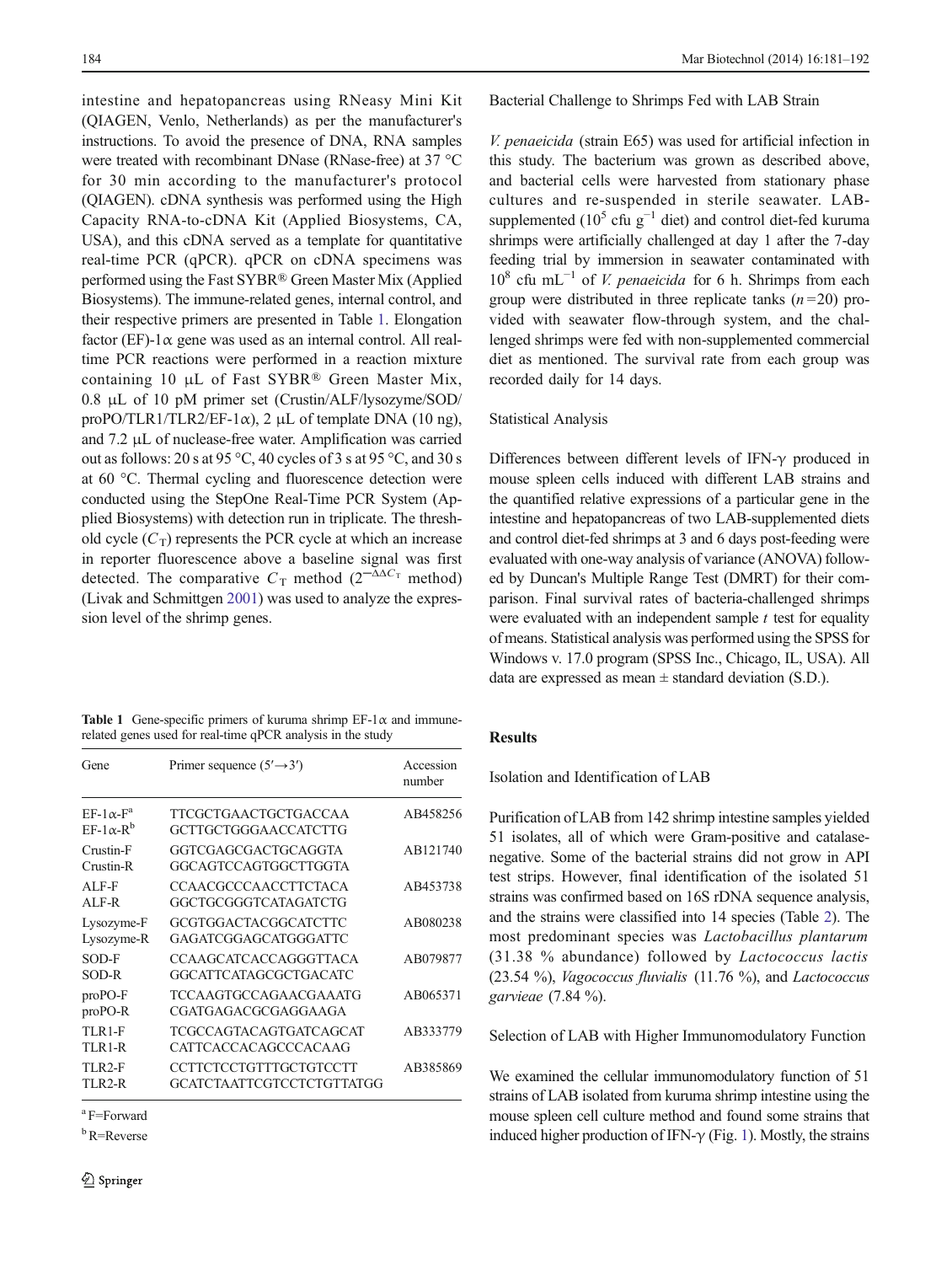<span id="page-4-0"></span>Table 2 Identified LAB strains based on API test and 16S rDNA sequence analysis

| Strain number | Identification        |                              |                           |  |  |
|---------------|-----------------------|------------------------------|---------------------------|--|--|
|               | API test              | <b>BLAST</b> result          | Sequence identity $(\% )$ |  |  |
| 671           |                       | Lactococcus (Lc) lactis      | 99                        |  |  |
| 673           |                       | Enterococcus (En) pseudovium | 99                        |  |  |
| 708           |                       | En. pallens                  | 98                        |  |  |
| 732           |                       | Lc. lactis                   | 98                        |  |  |
| 938           |                       | En. faecalis                 | 99                        |  |  |
| 1233          |                       | En. raffinosus               | 97                        |  |  |
| 1660          |                       | Lc. garvieae                 | 99                        |  |  |
| 1813          | Lc. lactis            | Lc. lactis                   | 99                        |  |  |
| 1836          | Lc. lactis            | Lc. lactis                   | 98                        |  |  |
| 1837          | Lc. lactis            | Lc. lactis                   | 98                        |  |  |
| 1838          | Lc. lactis            | Lc. lactis                   | 98                        |  |  |
| 2135          |                       | Lc. lactis                   | 98                        |  |  |
| 2310          |                       | Lc. garvieae                 | 98                        |  |  |
| 2325          |                       | Lc. garvieae                 | 98                        |  |  |
| 2326          |                       | En. faecium                  | 98                        |  |  |
| 2339          |                       | Lactobacillus (Lb) sp.       | 98                        |  |  |
| 2350          |                       | En. faecium                  | 99                        |  |  |
| 2440          | Lb. plantarum         | Lb. plantarum                | 98                        |  |  |
| 2447          | Lb. plantarum         | Lb. plantarum                | 98                        |  |  |
| 2449          | Lb. plantarum         | Lb. plantarum                | 98                        |  |  |
| 2451          | Lb. plantarum         | Lb. plantarum                | 98                        |  |  |
| 2452          | Lb. plantarum         | Lc. lactis                   | 98                        |  |  |
| 2455          | Lb. plantarum         | Lc. lactis                   | 98                        |  |  |
| 2458          | Lb. plantarum         | Lb. plantarum                | 98                        |  |  |
| 2461          | Lb. plantarum         | Lb. plantarum                | 98                        |  |  |
| 2465          | Lb. plantarum         | Lb. plantarum                | 97                        |  |  |
| 2467          | Lb. plantarum         | Lc. garvieae                 | 98                        |  |  |
| 2468          | Lb. plantarum         | Lb. plantarum                | 98                        |  |  |
| 2479          | Lc. lactis sp. lactis | Vagococcus (Vc) camiphilus   | 98                        |  |  |
| 2480          | Lb. plantarum         | Lb. plantarum                | 99                        |  |  |
| 2491          | Lc. lactis sp. lactis | Lc. lactis                   | 98                        |  |  |
| 2492          | Lb. plantarum         | Lb. plantarum                | 97                        |  |  |
| 2597          | Lc. lactis sp. lactis | Lc. lactis                   | 97                        |  |  |
| 2607          | Lc. lactis sp. lactis | Lc. lactis                   | 97                        |  |  |
| 2697          | Lb. plantarum         | Lb. plantarum                | 98                        |  |  |
| 2700          | Lb. pentosus          | Lb. plantarum                | 98                        |  |  |
| 2712          | Lb. brebis            | Pediococcus (Pc) pentosaceus | 97                        |  |  |
| 2714          | Lb. brebis            | Lb. amylophilus              | 97                        |  |  |
| 2818          |                       | Vc. fluvialis                | 98                        |  |  |
| 2819          |                       | Vc. fluvialis                | 98                        |  |  |
| 2852          |                       | Vc. fluvialis                | 99                        |  |  |
| 2862          |                       | Vc. camiphilus               | 97                        |  |  |
| 2902          | Lb. plantarum         | Lb. plantarum                | 97                        |  |  |
| 2903          | Lb. plantarum         | Lb. plantarum                | 97                        |  |  |
| 2905          | Lb. plantarum         | Lb. plantarum                | 97                        |  |  |
| 2906          |                       | Lb. nagelii                  | 97                        |  |  |
| 2908          | Lb. plantarum         | Lb. plantarum                | 98                        |  |  |
| 2910          |                       | Vc. fluvialis                | 98                        |  |  |
|               |                       |                              |                           |  |  |

– strain did not grow in API test strip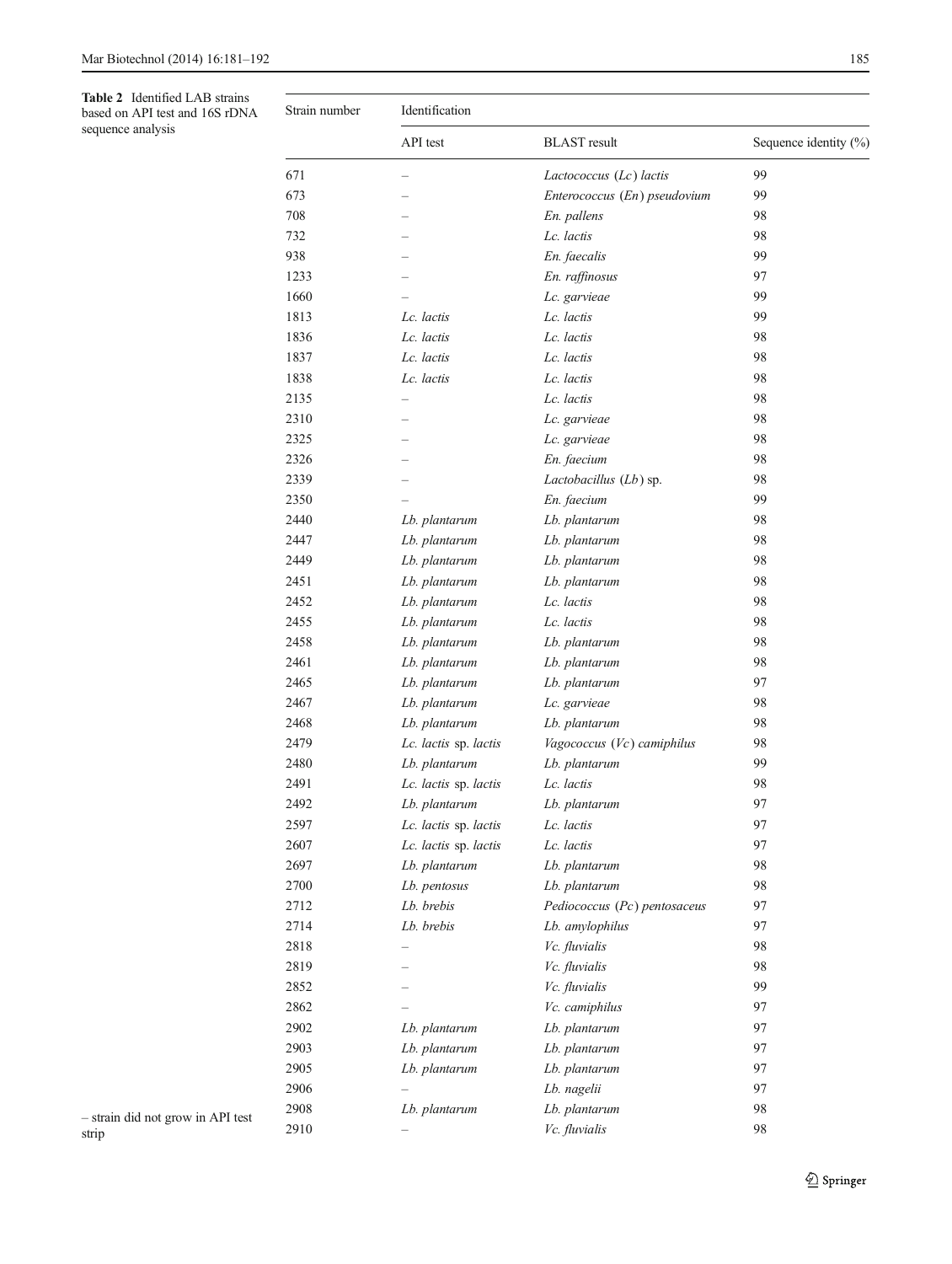## Table 2 (continued)

<span id="page-5-0"></span>

| 186 | Mar Biotechnol (2014) 16:181-192 |
|-----|----------------------------------|
|-----|----------------------------------|

| Strain number | Identification |                     |                          |  |
|---------------|----------------|---------------------|--------------------------|--|
|               | API test       | <b>BLAST</b> result | Sequence identity $(\%)$ |  |
| 2917          |                | Vc. fluvialis       | 97                       |  |
| 2918          | _              | Vc. fluvialis       | 98                       |  |
| 3268          | _              | Pc. pentosaceus     | 97                       |  |

of Lactococcus lactis induced higher IFN-γ production; among these, L. lactis strain D1813 exhibited the highest level of IFN-γ induction in vitro. We selected the strain D1813 for testing its probiotic property as an immunomodulator in shrimp.

was measured using real-time RT-PCR at 3 and 6 days postfeeding.

## Immune Gene Expression in Intestine

## Antibacterial Property of Lactococcus lactis Strain D1813

The selected L. lactis strain D1813 was subjected to assay for its ability to inhibit growth of V. penaeicida by a 96-well micro-titer plate method. This LAB strain exhibited antibacterial activity against the tested microorganism as the wells containing D1813 cell-free culture supernatants and V. penaeicida had less turbidity of bacterial cells evident from lower optical density value than that of the control wells containing V. penaeicida alone (Fig. [2](#page-6-0)).

# Expression of Immune-Related Genes

Innate immune gene expression in the intestine and hepatopancreas of shrimps fed with the 0 (control),  $10^5$ , and  $10^7$  cfu g<sup>-1</sup> Lactococcus lactis strain D1813-containing diets At 3 days post-feeding, although higher expression of ALF, lysozyme, and proPO was observed in the intestine of probiotic-fed shrimps, the expression levels were not different  $(P > 0.05)$  from those of the control diet-fed shrimps (Fig. [3a\)](#page-6-0). Crustin and lysozyme transcripts were significantly increased by probiotic supplementation at  $10^5$  cfu g<sup>-1</sup> diet compared to  $10^7$  cfu g<sup>-1</sup> and control diet-fed shrimps (P < 0.05) at 6 days post-feeding (Fig. [3b](#page-6-0)). However, insignificantly higher expression of ALF, SOD, proPO, and TLR1 was recorded in the intestine of shrimps fed with the  $10^5$  cfu g<sup>-1</sup> diet at 6 days post-feeding.

# Immune Gene Expression in Hepatopancreas

In the hepatopancreas, the transcript level of lysozyme in  $10^5$  cfu g<sup>-1</sup> probiotic diet-fed shrimps was significantly higher



Fig. 1 Levels of IFN- $\gamma$  induction by 51 LAB strains isolated from wild kuruma shrimp intestines. Heat-killed 51 strains were added at 10 μg mL<sup>-1</sup> to cultured mouse spleen cells. At day 3, IFN- $\gamma$  levels in the culture supernatants were measured by ELISA. Physiological saline (PS) and ConcanavalinA (ConA) were added to separate wells as negative and positive control, respectively. Numbers on the X axis represent

the strain number of bacterial species mentioned. Letters  $A, B, C$ , and  $D$ represent Lactobacillus sp., Lactobacillus amylophilus, Lactobacillus nagelii, and Pediococcus pentosaceus, respectively. The black bar indicates the highest level of IFN- $\gamma$  induction by strain *Lactococcus lactis* D1813. Data are presented as mean  $\pm$  SD of three replicates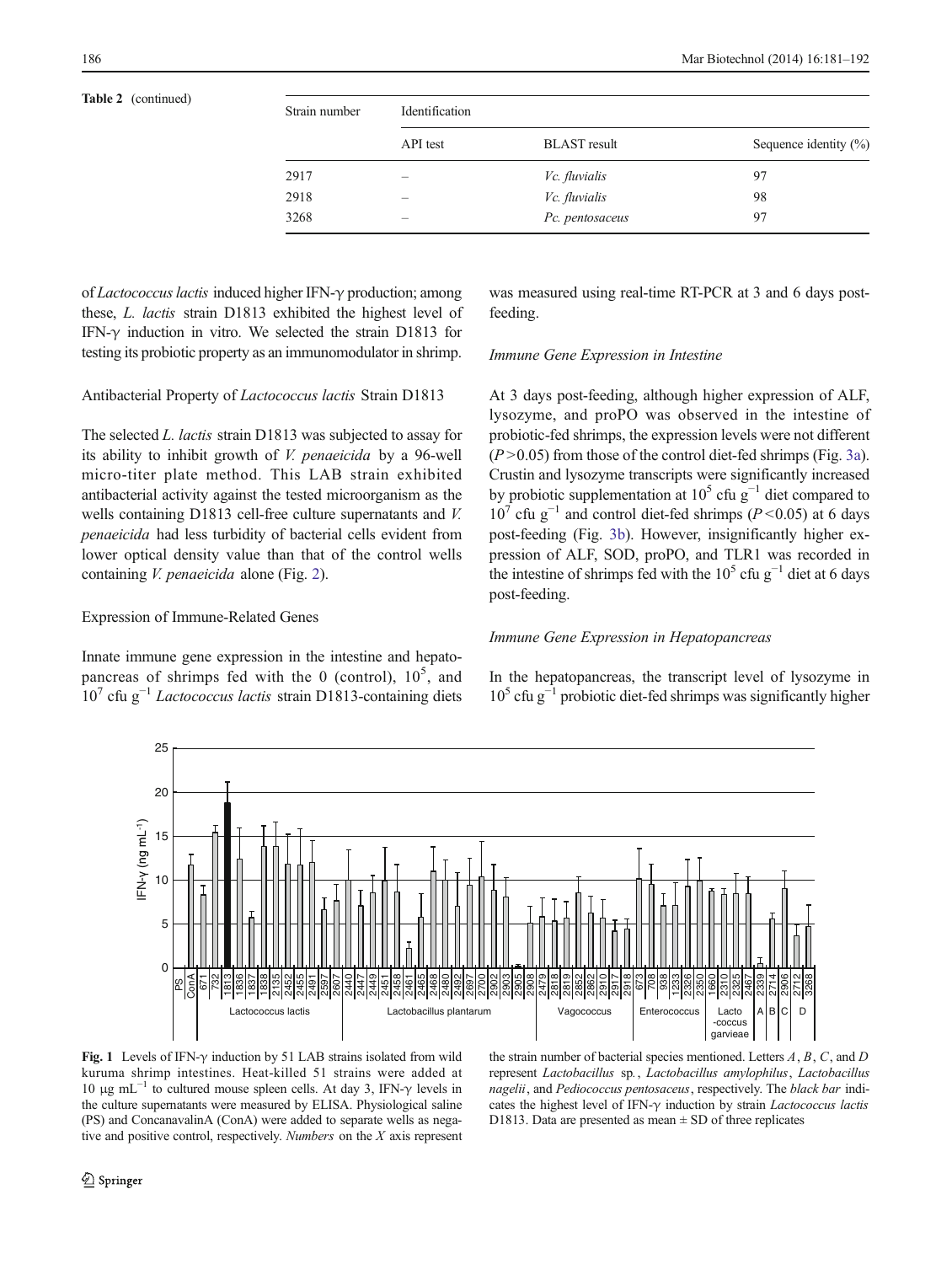<span id="page-6-0"></span>

Fig. 2 Antibacterial activity of the LAB Lactococcus lactis D1813 to the tested bacterium V. penaeicida (strain NBRC15640). Wells of a 96-well micro-titer plate were filled with 100 μL of D1813 cell-free culture supernatants and 100 μL of 0.1 OD (optical density)  $_{600}$  V. penaeicida

( $P$  < 0.01) than in 10<sup>7</sup> cfu g<sup>-1</sup> and control diet-fed shrimps ( $P$  < 0.05) at 3 days post-feeding (Fig. [4a\)](#page-7-0). There was an increased



Fig. 3 Quantitative real-time PCR analysis of immune-related gene expression relative to the elongation factor (EF)-1 $\alpha$  gene transcript in the intestine of control and Lactococcus lactis D1813 probiotic diet-fed kuruma shrimps. Control diet contained no probiotic, while two diets contained the same D1813 probiotic at  $10^5$  cfu g<sup>-1</sup> (D1813- I) and  $10<sup>7</sup>$  cfu g<sup>-1</sup> (D1813- II), respectively. Gene expression at **a** 3 days and b 6 days post-feeding. Different letters for each gene indicate a significant difference  $(P<0.05)$  in expression levels among control and probiotic diet-fed shrimps. Data are presented as mean  $\pm$  SD of five shrimp samples

(D1813 + V. penaeicida). Control wells were filled with 100  $\mu$ L of 0.1  $OD<sub>600</sub>$  *V. penaeicida* and 100 μL of culture medium. The plate was incubated at 27 °C for 24 h, and OD of cell suspension was measured at 600 nm at 1-h intervals

expression of ALF, lysozyme, SOD, and TLR1 genes in  $10^5$  cfu g<sup>-1</sup> diet probiotic-fed shrimps, but the expression levels were not significantly higher than those of  $10^7$  cfu g<sup>-1</sup> and control diet-fed shrimps at 6 days post-feeding (Fig. [4b\)](#page-7-0). However, proPO expression could not be detected in the hepatopancreas of probiotic-treated and control shrimps.

## Resistance of Probiotic-Fed Shrimps to V. penaeicida

At the end of 14 days post-challenge trial, shrimps fed with probiotic-incorporated ( $10^5$  cfu g<sup>-1</sup>) diet exhibited significantly better survival  $(P<0.01)$  compared with the control diet-fed group (Fig. [5\)](#page-7-0). The LAB probiotic-fed shrimps had more than double survival rate  $(61.7 \%)$  than the control shrimps (28.3 %). Dead shrimps and those that survived were tested for bacterial infection by growing the bacterial inoculum from muscle in TCBS agar (Nissui Seiyaku, Tokyo, Japan) plates, and it was confirmed that all dead shrimps were infected with V. penaeicida, while the survived ones were devoid of bacteria.

# Discussion

In this study, we isolated 51 LAB strains from wild kuruma shrimp intestine and investigated the immunomodulatory property of a selected strain when supplemented to shrimp diet as a probiotic. Upon challenge of the experimental animals to a virulent bacterial strain, V. penaeicida, higher survival could be obtained in kuruma shrimps fed with the selected LABincorporated diet compared to that of the control diet. However, to the best of our knowledge, no studies have been conducted on the isolation of LAB from kuruma shrimp intestine and testing of their probiotic property for immunomodulation and expression of innate immune-related genes.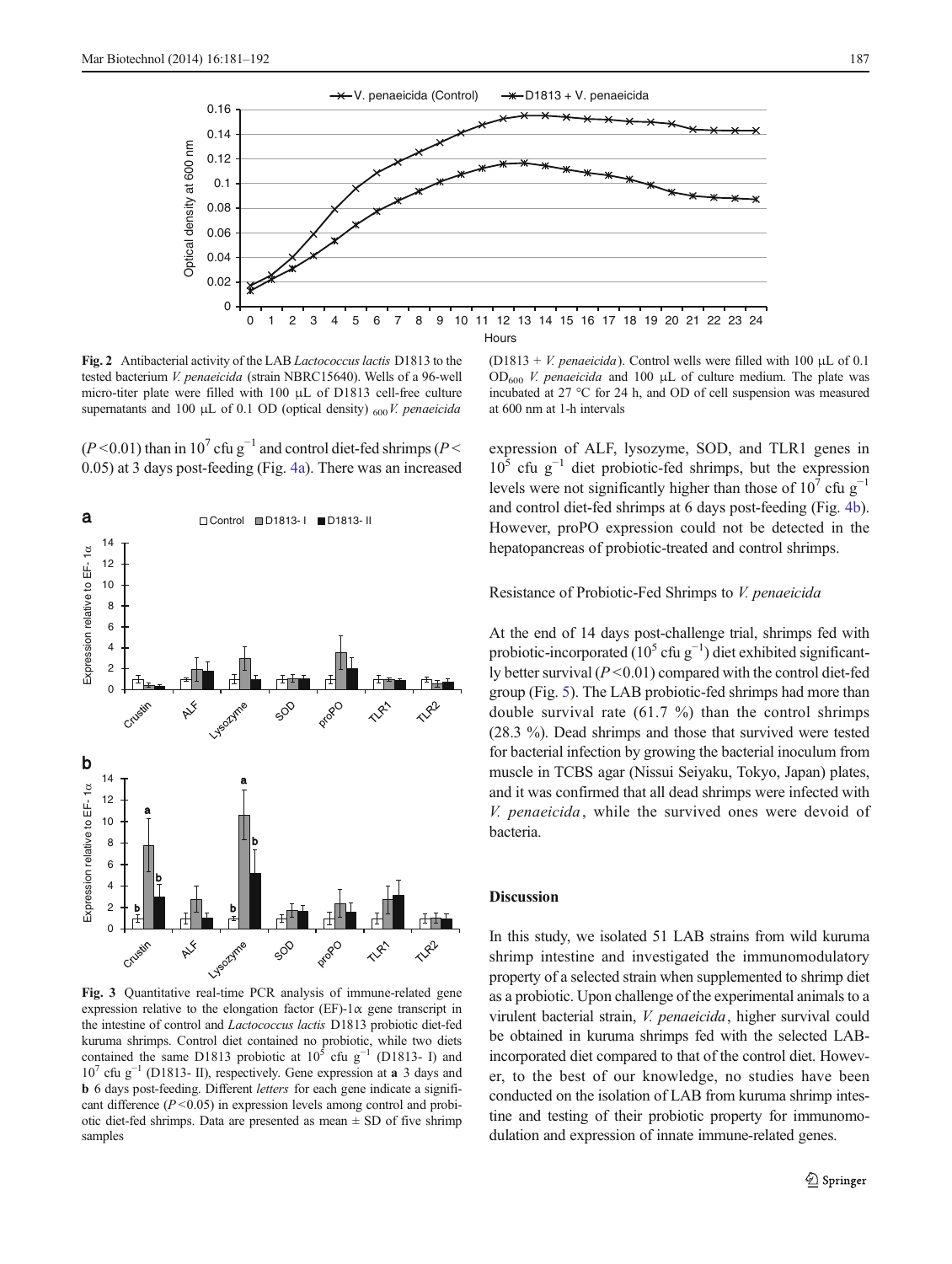<span id="page-7-0"></span>

expression relative to the elongation factor (EF)-1 $\alpha$  gene transcript in the hepatopancreas of control and Lactococcus lactis D1813 probiotic diet-fed kuruma shrimps. Control diet contained no probiotic, while two diets contained the same D1813 probiotic at  $10^5$  cfu g<sup>-1</sup> (D1813- I) and  $10^7$  cfu g<sup>-1</sup> (D1813- II), respectively. Gene expression at **a** 3 days and **b** 6 days post-feeding. Different letters for each gene indicate a significant difference  $(P<0.05)$  in expression levels among control and probiotic diet-fed shrimps. Data are presented as mean  $\pm$  SD of five shrimp samples

Out of 51 LAB isolates found in this study, coccoid-shaped strains accounted for 67.75 %, whereas rod-shaped ones were only 32.25 %. Among cocci strains, the most abundant one was Lactococcus lactis, and Lactobacillus plantarum was the predominant one among rods. Similarly, LAB isolated from wild and cultivated white shrimp guts consisted of 78.23– 79.49 % cocci (Kongnum and Hongpattarakere [2012](#page-10-0)). Streptococcus, Lactococcus, and Enterococcus are very common and abundant coccoid LAB in the digestive tract of aquatic animals (Ringø and Gatesoupe [1998](#page-11-0)). In line with our observation, Michel et al. ([2007](#page-10-0)) investigated the LAB diversity from aquatic animals and environment, employing amplified rRNA gene restriction analysis and isolated coccoid LAB as the most abundant ones, particularly Streptococcus (22 strains), Lactococcus (16 strains), and Enterococcus (7 strains). However, in an examination on intestinal microbiota diversity from farm-raised kuruma shrimp using molecular analysis of the 16S rDNA, Liu et al. [\(2010](#page-10-0)) identified most of



Fig. 5 Survival rates in control and Lactococcus lactis D1813 probiotic ( $10^5$  cfu g<sup>-1</sup>) diet-fed kuruma shrimps challenged by immersion for 6 h in seawater contaminated with  $10^8$  cfu mL<sup>-1</sup> of *V. penaeicida* (strain E65). Shrimps from each group were distributed in three replicate tanks ( $n = 20$ ), and the survival was recorded for 14 days. Asterisk indicates significant difference ( $P < 0.01$ ) in the final survival rates. Data represent mean  $\pm$  SD of three replicated tanks

the organisms as Vibrio, indicating this species as the dominant one in the intestine of kuruma shrimp. Therefore, LAB population under normal circumstances may not be numerically dominant in the digestive tract of aquatic animal (Ringø and Gatesoupe [1998\)](#page-11-0), and this fact resembles the observation of Ringø [\(1993\)](#page-11-0), who reported that LAB from the stomach of Arctic charr, Salvelinus alpinus (L), were approximately 10 %. On the contrary, a high population of LAB was isolated from the warm-water fish gastrointestinal tracts, attributing variation among fish species and geographical location (Buntin et al. [2008\)](#page-10-0).

We measured IFN- $\gamma$  production as the marker of cellular immunomodulatory function in the murine spleen cells and screened one strain showing higher immunomodulatory property. Increased IFN- $\gamma$  production due to stimulation with heatkilled LAB indicated activation of natural killer cells (Takeda et al. [2011\)](#page-11-0). Thus, Lactococcus lactis (strain D1813) inducing a large quantity of IFN- $\gamma$  production appeared to have an immunomodulatory function. Although shrimp does not possess the IFN- $\gamma$  pathway, this strain would possibly have immunostimulatory function in the shrimp defense system also. Previously, heat-killed LAB isolated from Mongolian dairy products also induced IFN-γ production in mice (Kimura et al. [2006;](#page-10-0) Takeda et al. [2011](#page-11-0)). Therefore, our result also suggests the capability of this LAB strain in eliciting IFN-γ-mediated immune response in mammals for removal of intracellular pathogens and production of pro-inflammatory cytokines (Schoenborn and Wilson [2007\)](#page-11-0).

In the co-culture, Lactococcus lactis D1813 showed antagonistic activity against V. penaeicida. This is an important selective criterion for a potential probiotic to be used as an immunomodulator and disease-preventing agent. The antibacterial effect could be due to the production of organic acids, hydrogen peroxide, adhesion inhibitors, or competition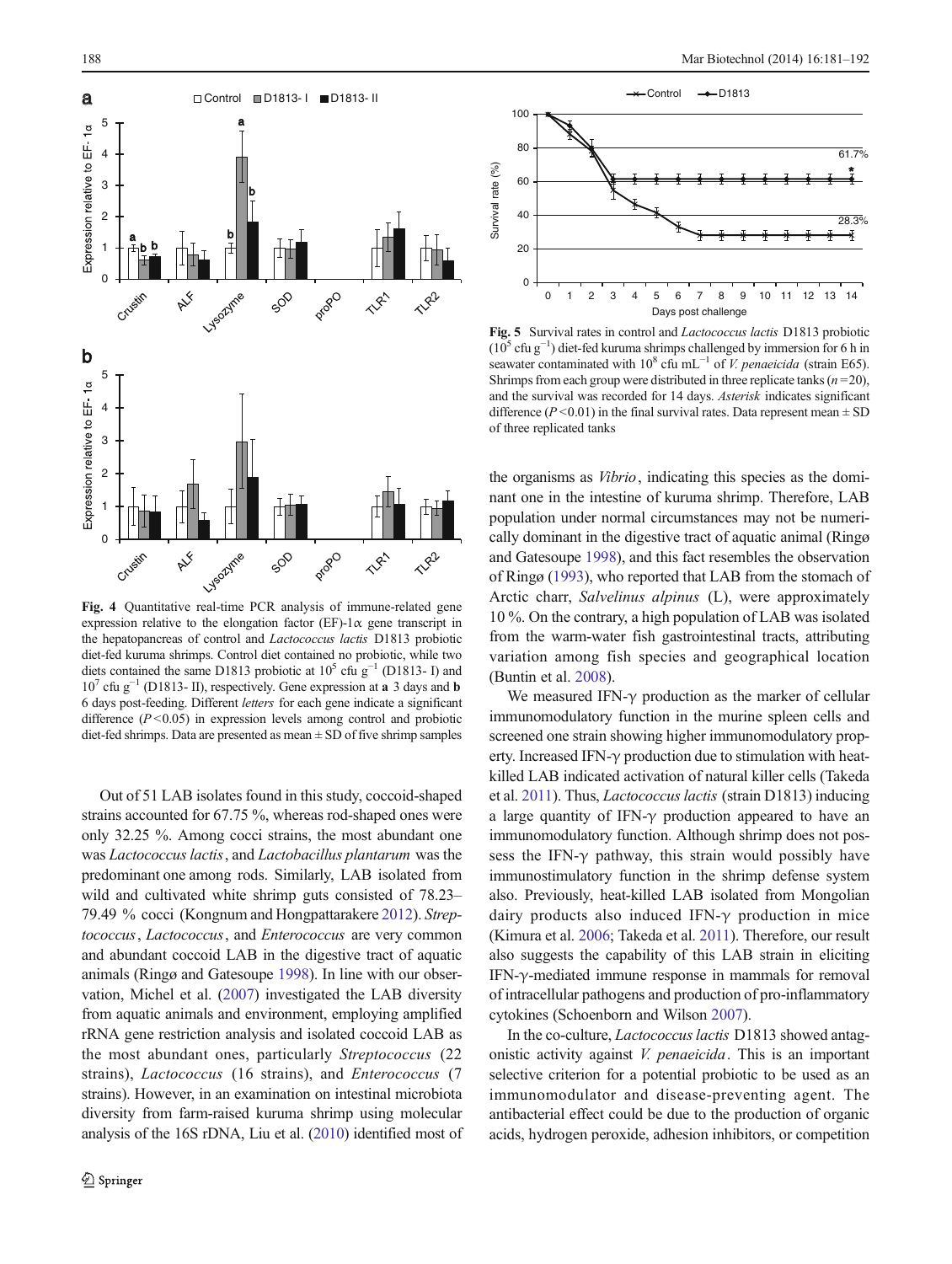for nutrients (Apún-Molina et al. [2009;](#page-9-0) Farzanfar [2006;](#page-10-0) Mota et al. [2006;](#page-10-0) Ouwehand and Vesterlund [2004](#page-10-0)). Similar bacterial inhibitory activity to Vibrio harveyi was exhibited by Lactobacillus plantarum MRO3.12 (Kongnum and Hongpattarakere [2012](#page-10-0)) and LAB (strain B6 and C2) (Vieira et al. [2007](#page-11-0)) isolated from white shrimp guts. However, no LAB strains isolated from L. vannamei and Fenneropenaeus californiensis guts showed antagonistic activity against Vibrio sinaloensis (Leyva-Madrigal et al. [2011](#page-10-0)).

Anti-microbial peptides/proteins (AMPs), the cationic and amphipathic proteins of low molecular weight (<10 kDa), play a major role in innate immunity in shrimp lacking adaptive immunity, and studying their functions enriches basic knowledge on immunity and provides possible avenues in formulating disease management strategies in aquaculture (Bachère et al. [2004](#page-10-0)). AMPs engage mainly to offer an early and localized first line of defense against pathogens (Selsted and Ouellette [2005;](#page-11-0) Zasloff [2002](#page-11-0)). Several AMP families such as penaeidins, crustins, ALFs, histones, and fragments of hemocyanin have so far been described in penaeid shrimps. Crustin, a cysteine-rich peptide containing a 4-disulphide core or a whey-acidic protein (WAP) domain at the carboxy terminus, had been proven to be active against marine Grampositive bacteria and appeared to require high salinity to express this activity (Rattanachai et al. [2004\)](#page-11-0). Several studies demonstrated the protective responses of crustin induced by various bacterial infections (Amparyup et al. [2008;](#page-9-0) Shockey et al. [2009;](#page-11-0) Soonthornchai et al. [2010](#page-11-0); Zhang et al. [2007](#page-11-0)), with a few reports on immunostimulatory effects of probiotics to its expression in shrimp. The elevated expression level of crustin was recorded in Penaeus monodon fed with probiotics, viz. Bacillus, Micrococcus, and a combination of the both (Antony et al. [2011a](#page-9-0), [b](#page-9-0)). Similarly, in the current study, the in vivo expression of crustin was enhanced in the LAB probiotic-fed kuruma shrimp intestine at 6 days post-feeding. It is therefore possible that transcriptional activation of this gene might be involved in the protective immunity induced with the oral administration of the LAB probiotic. However, crustin expression in kuruma shrimp may be tissue specific as higher expression was in the intestine. In agreement with our observation, Antony et al. [\(2011b\)](#page-9-0) reported the highest expression of crustin in the gill followed by the intestine, muscle, and heart and the lowest in the hepatopancreas of P. monodon. On the contrary, in M. japonicus, crustin mRNA was only detected in hemocyte, not in any other tissue (Rattanachai et al. [2004\)](#page-11-0). Another AMP, ALF, initially isolated and characterized from hemocytes of the horseshoe crab Limulus polyphemus (Muta et al. [1987\)](#page-10-0), has the endotoxin- or lipopolysaccharide (LPS) mediated coagulation system. In the present study, ALF was found to be up-regulated in the intestine and hepatopancreas of shrimps fed with LAB probiotic-incorporated diet, which indicated the immunostimulatory role of this probiotic to elicit ALF in the host defense mechanism. Similarly, probiotic

feeding in combination of Bacillus and Micrococcus supported maximum up-regulation of the ALF gene followed by single probiotic-treated groups in *P. monodon* challenged with white spot syndrome virus (WSSV) (Antony et al. [2011a\)](#page-9-0). This finding along with our results indicated that probiotic administration imitates a microbial challenge in shrimps and thus stimulates the ALF-mediated defense.

Lysozyme is one of the earliest known antibacterial proteins, omnipresent among eukaryotes and prokaryotes (Tyagi et al. [2007](#page-11-0)). It is an important component of the non-specific innate immune system to provide protection to microbial infections by degrading the  $β-1,4$  glycosidic bond between N-acetylmuramic acid and N-acetylglucosamine in the peptidoglycan of bacterial cell walls (Ringø et al. [2012\)](#page-11-0). The expression and functions of various lysozymes against bacteria and their expressive responses to pathogenic challenge have been established in different penaeid shrimps (Burge et al. [2007](#page-10-0); de-la-Re-Vega et al. [2006;](#page-10-0) Fall et al. [2010;](#page-10-0) Tyagi et al. [2007;](#page-11-0) Soonthornchai et al. [2010\)](#page-11-0), and they mostly perform lytic activity against Gram-negative bacterial cell wall (Yao et al. [2008;](#page-11-0) Zhao et al. [2007](#page-11-0)). We observed the up-regulated lysozyme transcription in the intestine and hepatopancreas of LAB probiotic-fed shrimps at 6 and 3 days postfeeding, respectively. Deng et al. [\(2012\)](#page-10-0), in a 60-day experiment, exhibited higher lysozyme concentration in the hemolymph of L. vannamei fed with a yeast culture feed supplement (YK-6). This result coupling with our findings, therefore, indicates that lysozyme is elicited by different immunostimulating substances and acts as an integral component of the shrimp antibacterial defense mechanism.

The antioxidant enzyme, SOD, is involved in the removal of superoxide anions  $(O_2^-)$  by converting them into hydrogen peroxide and water, and the antioxidant enzymes, catalase, and glutathione peroxidase convert hydrogen peroxide into oxygen and water (Campa-Córdova et al. [2002;](#page-10-0) Holmblad and Söderhäll [1999\)](#page-10-0). Therefore, these antioxidant enzymes finally provide a post-phagocytosis self-protection to the hemocytes of oxygen-respiring organisms (Lin et al. [2010](#page-10-0)). In our study, slightly higher SOD expression was noticed in the intestine of LAB probiotic-fed kuruma shrimps compared to control dietfed shrimps at 6 days post-feeding. L. vannamei fed diets containing β-1,3-glucan also had significantly up-regulated cytosolic manganese SOD expression in hemocytes at 6 and 12 h and in the hepatopancreas at 12 h (Wang et al. [2008\)](#page-11-0). These results suggest that glucan and LAB probiotic administered orally may enhance the release of superoxide anion, which would increase the immune capability and protect the host in conjugation with SOD activation. However, the response of SOD gene expression in our study was not acute and strong, which is contrary to the observation of dietary glucan supplementation resulting in the up-regulation of SOD activity at 24 h (Campa-Córdova et al. [2002\)](#page-10-0). In agreement with our findings, healthy shrimps (Litopenaeus stylirostris) fed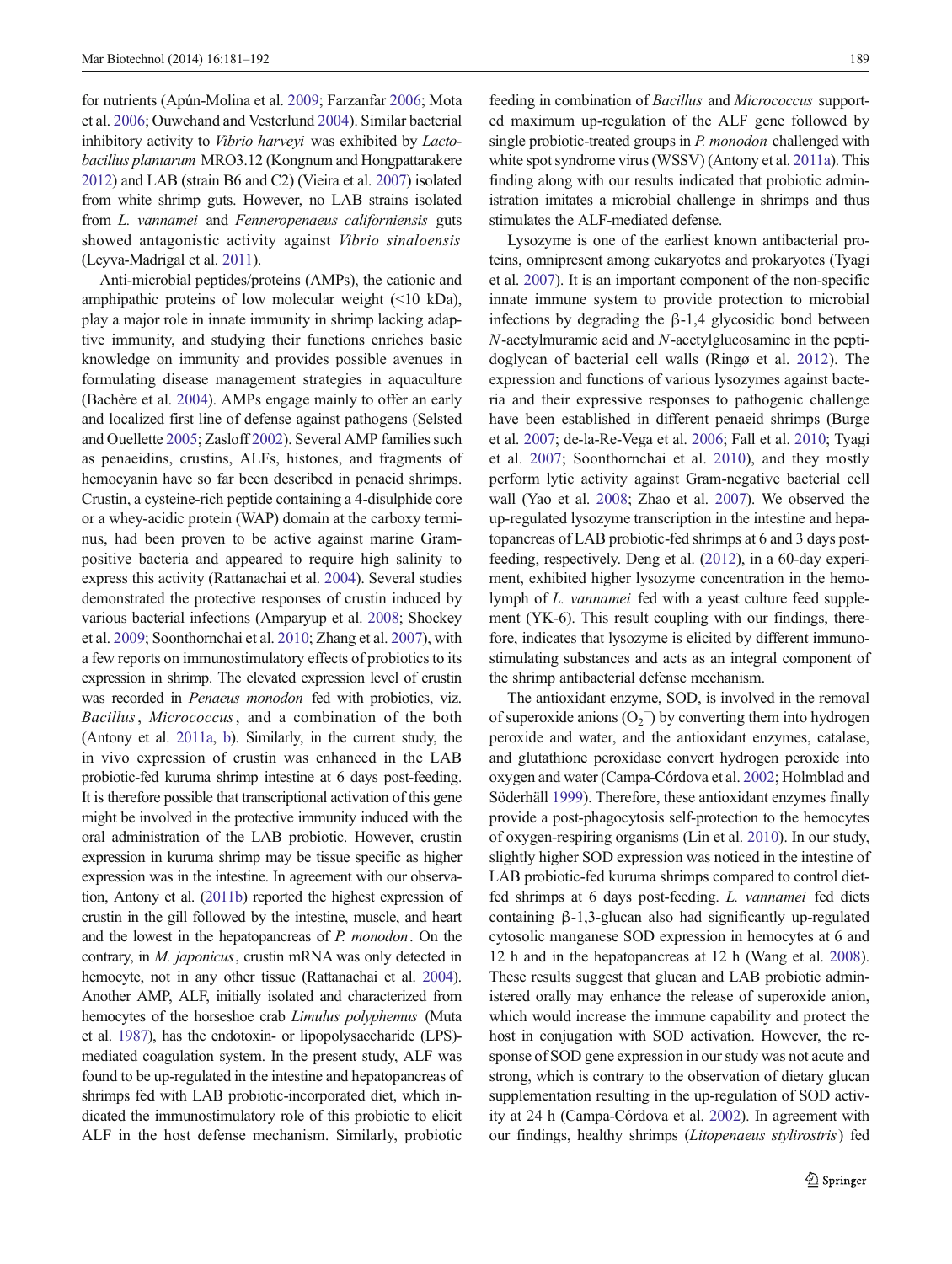<span id="page-9-0"></span>with a probiotic (Pediococcus acidilactici) diet did not exhibit any obvious differences in SOD compared to control animals, emphasizing no effects of this probiotic under standard conditions in the absence of any stress (Castex et al. [2009](#page-10-0)). Similarly, no significant differences in SOD activities were established in hemocytes of shrimps (L. vannamei) fed with experimental diets incorporated with Bacillus subtilis (Tseng et al. [2009](#page-11-0)).

The proPO system is activated through recognition molecules in the hemolymph of invertebrates, and it recognizes and responds to invading agents via LPS or peptidoglycan (PG) from bacteria and β-1,3-glucans from fungi (Söderhäll and Cerenius [1998](#page-11-0)). Chiu et al. ([2007](#page-10-0)) reported that up-regulation of proPO resulted in increased PO activity in shrimps fed with Lactobacillus plantarum-supplemented diet, which enhanced resistance against the pathogen, Vibrio alginolyticus. Likewise, white shrimps fed with a higher concentration ( $10^8$  cfu kg<sup>-1</sup>) of the probiotic (*B. subtilis*) exhibited significant increase in proPO activity (Tseng et al. [2009\)](#page-11-0). The upregulation of proPO was also recorded in white shrimps fed with *B. subtilis*-incorporated diets after challenge with *V*. harveyi (Zokaeifar et al. [2012\)](#page-11-0). In our study, similar but weak up-regulation of proPO was recorded only in the intestine of kuruma shrimps fed with LAB-supplemented diet compared to the control group. This fact suggests that Lactococcus lactis D1813 may enhance the shrimp humoral immune response through elevation of the proPO system.

TLRs are single, membrane-spanning, non-catalytic pattern recognition receptors that recognize structurally conserved molecules derived from microbes (Li and Xiang [2012\)](#page-10-0). Microbes are recognized by TLRs once they have ruptured the host's physical barriers, such as the cuticle or intestinal mucosa, and consequently immune cell responses are activated through signaling pathways (Kumagai et al. [2008\)](#page-10-0). From our result of TLR expressions, TLR1 was slightly up-regulated in the intestine and hepatopancreas of LAB probiotic-fed kuruma shrimps at 6 days post-feeding. Kuruma shrimp TLR gene was expressed in various tissues including the gill, gut, lymphoid organ, heart, hematopoietic organ, hemocytes, ventral abdominal nerve cord, eyestalk neural ganglia, and brain in response to PG treatment (Mekata et al. [2008\)](#page-10-0). The expression of TLR1 gene upon probiotic feeding indicates that the intestine, a prime route of pathogen intrusion, is able to respond to the invaders through activation of systemic innate immunity.

In several studies, dietary probiotic supplementation enhanced shrimp resistance to bacterial and viral pathogens (Chiu et al. [2007](#page-10-0); Kongnum and Hongpattarakere [2012](#page-10-0); Leyva-Madrigal et al. [2011](#page-10-0)). In kuruma shrimps, feeding of PG derived from Bifidobacterium thermophilum enhanced resistance to V. penaeicida as evident from higher survival in PG-fed shrimps than the control group (Itami et al. [1998\)](#page-10-0). In our study, significant resistance to the virulent bacteria V.

penaeicida in term of higher survival has been provided in kuruma shrimps by the oral administration of the LAB probiotic. V. penaeicida, which we used for disease resistance study, is a Gram-negative short rod-shaped bacterium with high pathogenicity to kuruma shrimps, displaying typical brown spots in lymphoid organs and gills and cloudiness of the sixth abdominal segment (Takahashi et al. [1998](#page-11-0)). The increased shrimp resistance to V. penaeicida infection, together with the increased expression of immune-related genes, corroborates that the probiotic diminished the population of this pathogenic strain in the shrimp intestine through competitive exclusion along with activation of the innate immune system.

The present findings of isolation and identification of LAB from kuruma shrimp intestine and dietary supplementation of a selected strain showing increased or induced expression of innate immune genes, enhanced resistance to a bacterial pathogen indicate the immunomodulatory property of the LAB probiotic Lactococcus lactis D1813 incorporated at  $10<sup>5</sup>$  cfu g<sup>-1</sup> diet. Therefore, it is an effective probiotic with a promising potential to control and prevent V. penaeicida infection due to its inhibitory and immunostimulant effects. An understanding on the effect of this probiotic on viral pathogens, especially WSSV, and the contribution of various cellular immune parameters in immune responses of shrimp may be the subject of further research.

Acknowledgments This work was supported by JSPS Asian CORE Program and Scientific Research (23580257) and grants from the Research and Development Program for New Bio-industry Initiatives, Japan. During this study, GB received a scholarship from the Ministry of Education, Culture, Sports, Science and Technology (Monbukagakusho), Japan.

## References

- Ajitha S, Sridhar M, Sridhar N, Singh ISB, Varghese V (2004) Probiotic effects of lactic acid bacteria against Vibrio alginolyticus in Penaeus (Fenneropenaeus) indicus (H. Milne Edwards). Asian Fish Sci 17: 71–80
- Amparyup P, Kondo H, Hirono I, Aoki T, Tassanakajon A (2008) Molecular cloning, genomic organization and recombinant expression of a crustin-like antimicrobial peptide from black tiger shrimp Penaeus monodon. Mol Immunol 45:1085–1093
- Antony SP, Singh ISB, Jose RM, Anil Kumar PR, Philip R (2011a) Antimicrobial peptide gene expression in tiger shrimp, Penaeus monodon in response to gram-positive bacterial probionts and white spot virus challenge. Aquaculture 316:6–12
- Antony SP, Singh ISB, Sudheer NS, Vrinda S, Priyaja P, Philip R (2011b) Molecular characterization and expression profile of a crustin-like antimicrobial peptide in the haemocytes of the giant tiger shrimp, Penaeus monodon, in response to various immunostimulants and challenge with WSSV. Immunobiology 216:184–194
- Apún-Molina JP, Santamaría-Miranda A, Luna-González A, Martínez-Díaz SF, Rojas-Contreras M (2009) Effect of potential probiotic bacteria on growth and survival of tilapia Oreochromis niloticus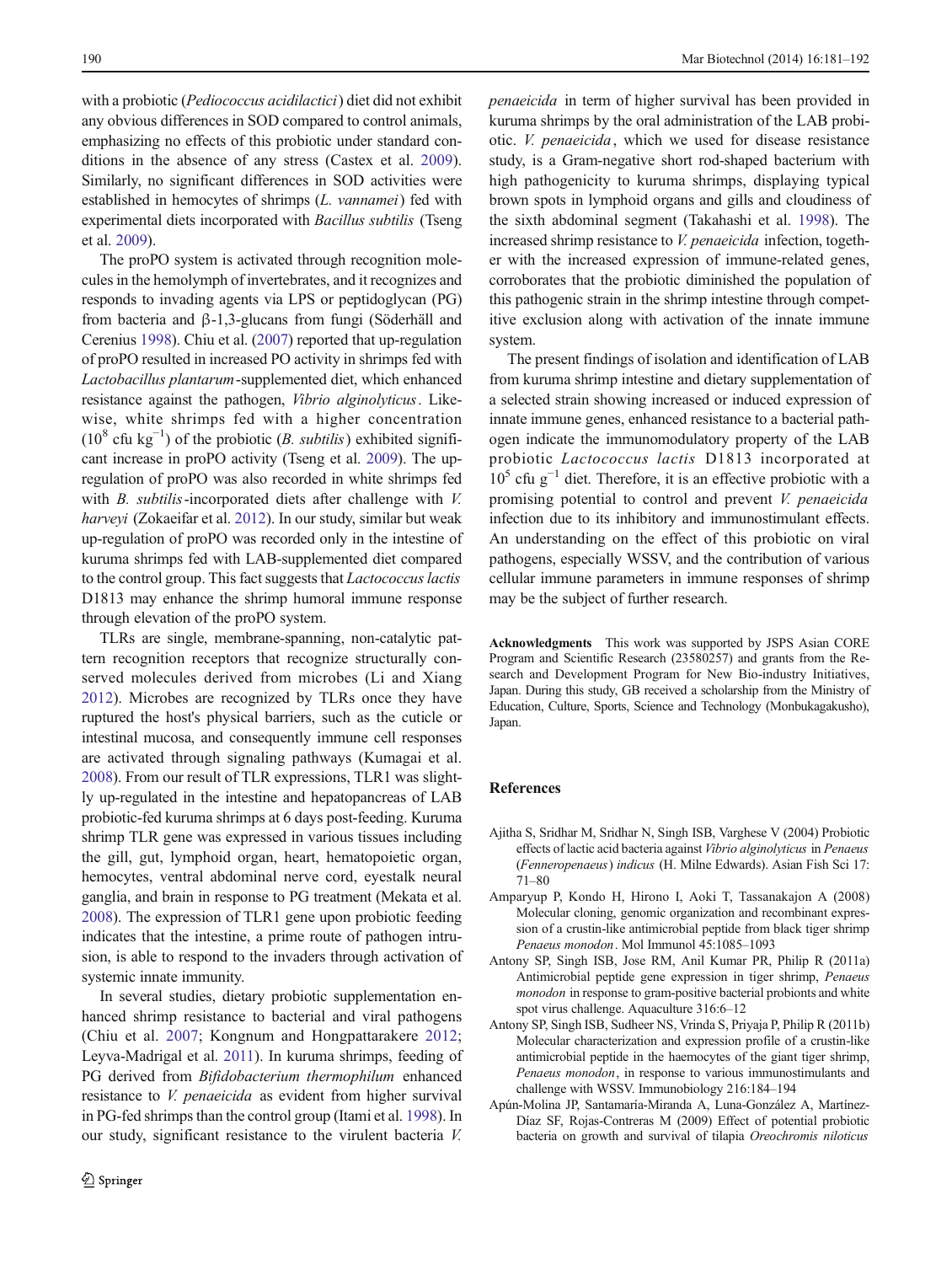- <span id="page-10-0"></span>Bachère E, Gueguen Y, Gonzalez M, Lorgeril J, Garnier J, Romestand B (2004) Insights into the anti-microbial defense of marine invertebrates: the penaeid shrimps and the oyster Crassostrea gigas. Immunol Rev 198:149–168
- Buntin N, Chanthachum S, Hongpattarakere T (2008) Screening of lactic acid bacteria from gastrointestinal tracts of marine fish for their potential use as probiotics. Songklanakarin J Sci Technol 30(Suppl 1): 141–148
- Burge EJ, Madigan DJ, Burnett LE, Burnett KG (2007) Lysozyme gene expression by hemocyte of Pacific white shrimp, Litopenaeus vannamei, after injection with Vibrio. Fish Shellfish Immunol 22: 327–339
- Campa-Córdova AI, Hernández-Saaverdra NY, De Philippis R, Ascencio F (2002) Generation of superoxide anion and SOD activity in haemocytes and muscle of American white shrimp (Litopenaeus vannamei) as a response to β-glucan and sulphated polysaccharide. Fish Shellfish Immunol 12:353–366
- Castex M, Chim L, Pham D, Lemaire P, Wabete N, Nicolas JL, Schmidely P, Mariojouls C (2008) Probiotic P. acidilactici application in shrimp Litopenaeus stylirostris culture subject to vibriosis in New Caledonia. Aquaculture 275:182–193
- Castex M, Lemairea P, Wabete N, Chim L (2009) Effect of dietary probiotic Pediococcus acidilactici on antioxidant defenses and oxidative stress status of shrimp Litopenaeus stylirostris. Aquaculture 294:306–313
- Chiu CH, Guu YK, Liu CH, Pan TM, Cheng W (2007) Immune response and gene expression in white shrimp, Litopenaeus vannamei, induced by Lactobacillus plantarum. Fish Shellfish Immunol 23:364– 377
- de-la-Re-Vega E, García-Galaz A, Díaz-Cinco ME, Sotelo-Mundo RR (2006) White shrimp (Litopenaeus vannamei) recombinant lysozyme has antibacterial activity against Gram-negative bacteria: Vibrio alginolyticus, Vibrio parahaemolyticus and Vibrio cholerae. Fish Shellfish Immunol 20:405–408
- Deng D, Mei C, Mai K, Tan BP, Ai Q, Ma H (2012) Effects of a yeastbased additive on growth and immune responses of white shrimp, Litopenaeus vannamei (Boone, 1931), and aquaculture environment. Aquac Res. doi:[10.1111/j.1365-2109.2012.03139.x](http://dx.doi.org/10.1111/j.1365-2109.2012.03139.x)
- Fall J, Kono T, Tanekhy M, Itami T, Sakai M (2010) Expression of innate immune-related genes of kuruma shrimp, Marsupenaeus japonicus, after challenge with Vibrio nigripulchritudo. Afr J Microbiol Res 4: 2426–2433
- Farzanfar A (2006) The use of probiotics in shrimp aquaculture. FEMS Immunol Med Microbiol 48:149–158
- Ghosh S, Sinha A, Sahu C (2007) Isolation of putative probionts from the intestines of Indian major carps. Isr J Aquacult Bamidgeh 59:127– 132
- Holmblad T, Söderhäll K (1999) Cell adhesion molecules and antioxidative enzymes in a crustacean, possible role in immunity. Aquaculture 172:111–213
- Itami T, Asano M, Tokushige K, Kubono K, Nakagawa A, Takeno N, Nishimura H, Maeda M, Kondo M, Takahashi Y (1998) Enhancement of disease resistance of kuruma shrimp, Penaeus japonicus, after oral administration of peptidoglycan derived from Bifidobacterium thermophilum. Aquaculture 164:277–288
- Khouiti Z, Simon JP (1997) Detection and partial characterization of a bacteriocin produced by Carnobacterium piscicola 213. J Industrial Microbiol Biotechnol 19:28–33
- Kimoto H, Mizumachi K, Okamoto T, Kurisaki J (2004) New Lactococcus strain with immunomodulatory activity: enhancement of Th1-type immune response. Microbiol Immunol 48:75–82
- Kimura M, Danno K, Yasui H (2006) Immunomodulatory function and probiotic properties of lactic acid bacteria isolated from Mongolian fermented milk. Biosci Microflora 25:147–155
- Kongnum K, Hongpattarakere T (2012) Effect of Lactobacillus plantarum isolated from digestive tract of wild shrimp on growth and survival of white shrimp (Litopenaeus vannamei) challenged with Vibrio harveyi. Fish Shellfish Immunol 32:170–177
- Kumagai Y, Takeuchi O, Akira S (2008) Pathogen recognition by innate receptors. J Infect Chemother 14:86-92
- Lara-Flores M, Olvera-Novoa MA, Guzmán-Méndez BE, López-Madrid W (2003) Use of the bacteria Streptococcus faecium and Lactobacillus acidophilus, and the yeast Saccharomyces cerevisiae as growth promoters in Nile tilapia (Oreochromis niloticus). Aquaculture 216:193–201
- Leyva-Madrigal KY, Luna-González A, Escobedo-Bonilla CM, Fierro-Coronado JA, Maldonado-Mendoza IE (2011) Screening for potential probiotic bacteria to reduce prevalence of WSSVand IHHNV in whiteleg shrimp (Litopenaeus vannamei) under experimental conditions. Aquaculture 322–323:16–22
- Li F, Xiang J (2012) Recent advances in researches on the innate immunity of shrimp in China. Dev Comp Immunol. doi[:10.1016/j.dci.](http://dx.doi.org/10.1016/j.dci.2012.03.016) [2012.03.016](http://dx.doi.org/10.1016/j.dci.2012.03.016)
- Lin YC, Lee FF, Wu CL, Chen JC (2010) Molecular cloning and characterization of a cytosolic manganese superoxide dismutase (cytMnSOD) and mitochondrial manganese superoxide dismutase (mtMnSOD) from the kuruma shrimp Marsupenaeus japonicas. Fish Shellfish Immunol 28:143–150
- Liu H, Liu M, Wang B, Jiang K, Jiang S, Sun S, Wang L (2010) PCR-DGGE analysis of intestinal bacteria and effect of Bacillus spp. on intestinal microbial diversity in kuruma shrimp (Marsupenaeus japonicus). Chin J Oceanol Limnol 28:808–814
- Livak KJ, Schmittgen TD (2001) Analysis of relative gene expression data using real-time quantitative PCR and the  $2 \frac{-\Delta \Delta C}{T}$  method. Methods 25:402–408
- Mekata T, Kono T, Yoshida T, Sakai M, Itami T (2008) Identification of cDNA encoding Toll receptor, MjToll gene from kuruma shrimp, Marsupenaeus japonicus. Fish Shellfish Immunol 24:122–133
- Michel C, Pelletier C, Boussaha M, Douet DG, Lautraite A, Tailliez P (2007) Diversity of lactic acid bacteria associated with fish and the fish farm environment, established by amplified rRNA gene restriction analysis. Appl Environ Microbiol 73:2947–2955
- Moss SM, LeaMaster BR, Sweeney JN (2000) Relative abundance and species composition of gram-negative, aerobic bacteria associated with the gut of juvenile white shrimp Litopenaeus vannamei reared in oligotrophic well water and eutrophic pond water. J World Aquacult Soc 31:255–263
- Mota R, Moreira JL, Souza M, Horta F, Teixeira S, Neumann E, Nicoli J, Nunes A (2006) Genetic transformation of novel isolates of chicken Lactobacillus bearing probiotic features for expression of heterologous proteins: a tool to develop live oral vaccines. BMC Biotechnol 6:1–11
- Muta T, Miyata T, Tokunaga F, Nakamura T, Iwanaga S (1987) Primary structure of anti-lipopolysaccharide factor from American horseshoe crab, Limulus polyphemus. J Biochem 101:1321–1330
- Ouwehand AC, Vesterlund S (2004) Antimicrobial components from lactic acid bacteria. In: Salminen S, von Wright A, Ouwehand AC (eds) Lactic acid bacteria: microbiological and functional aspects. Marcel Dekker, New York, pp 375–396
- Oxley APA, Shipton W, Owens L, McKay D (2002) Bacterial flora from the gut of the wild and cultured banana prawn, Penaeus merguiensis. J Appl Microbiol 93:214–233
- Pan D, He N, Yang Z, Liu H, Xu X (2005) Differential gene expression profile in hepatopancreas of WSSV-resistant shrimp (Penaeus japonicus) by suppression subtractive hybridization. Dev Comp Immunol 29:103–112
- Panigrahi A, Kiron V, Satoh S, Hirono I, Kobayashi T, Sugita H, Puangkaewa J, Aoki T (2007) Immune modulation and expression of cytokine genes in rainbow trout Oncorhynchus mykiss upon probiotic feeding. Dev Comp Immunol 31:372–382